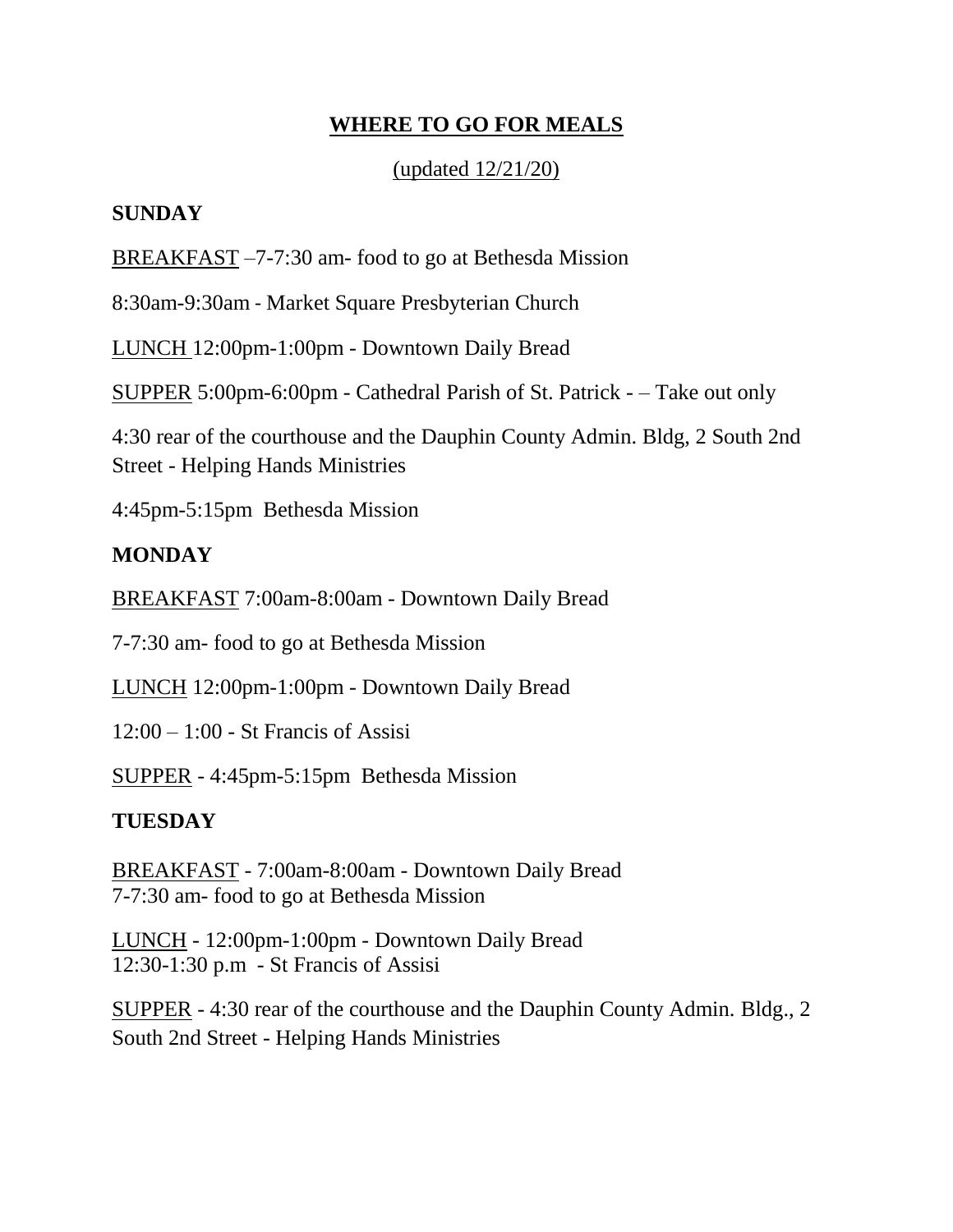### **WEDNESDAY**

### BREAKFAST 7:00am-8:00am - Downtown Daily Bread

7-7:30 am- food to go at Bethesda Mission

Giving out a whole week's worth of breakfast food in a carry-away box on Wednesday from 9 AM – 10 AM. It is curbside takeaway. - Salvation Army

LUNCH - 12:00pm-1:00pm - Downtown Daily Bread

12:00 – 1:00 –LUNCH - St Francis of Assisi

SUPPER - 4:30 rear of the courthouse and the Dauphin County Admin. Bldg, 2 South 2nd Street - Helping Hands Ministries

4:45pm-5:15pm Bethesda Mission

### **THURSDAY**

BREAKFAST 7:00am-8:00am - Downtown Daily Bread

7-7:30 am- food to go at Bethesda Mission

LUNCH - 12:00pm-1:00pm Downtown Daily Bread

12:00-1:00 p.m. - St Francis of Assisi

SUPPER - Thursday - 4:30 rear of the courthouse and the Dauphin County Admin. Bldg, 2 South 2nd Street - Helping Hands Ministries

4:45pm-5:15pm Bethesda Mission

6:00pm-7:00pm St. Paul's Missionary Baptist Church, serving behind Downtown Citizen's

#### **FRIDAY**

BREAKFAST - 7:00am-8:00am - Downtown Daily Bread

7-7:30 am- food to go at Bethesda Mission

LUNCH 12:00pm-1:00pm - Downtown Daily Bread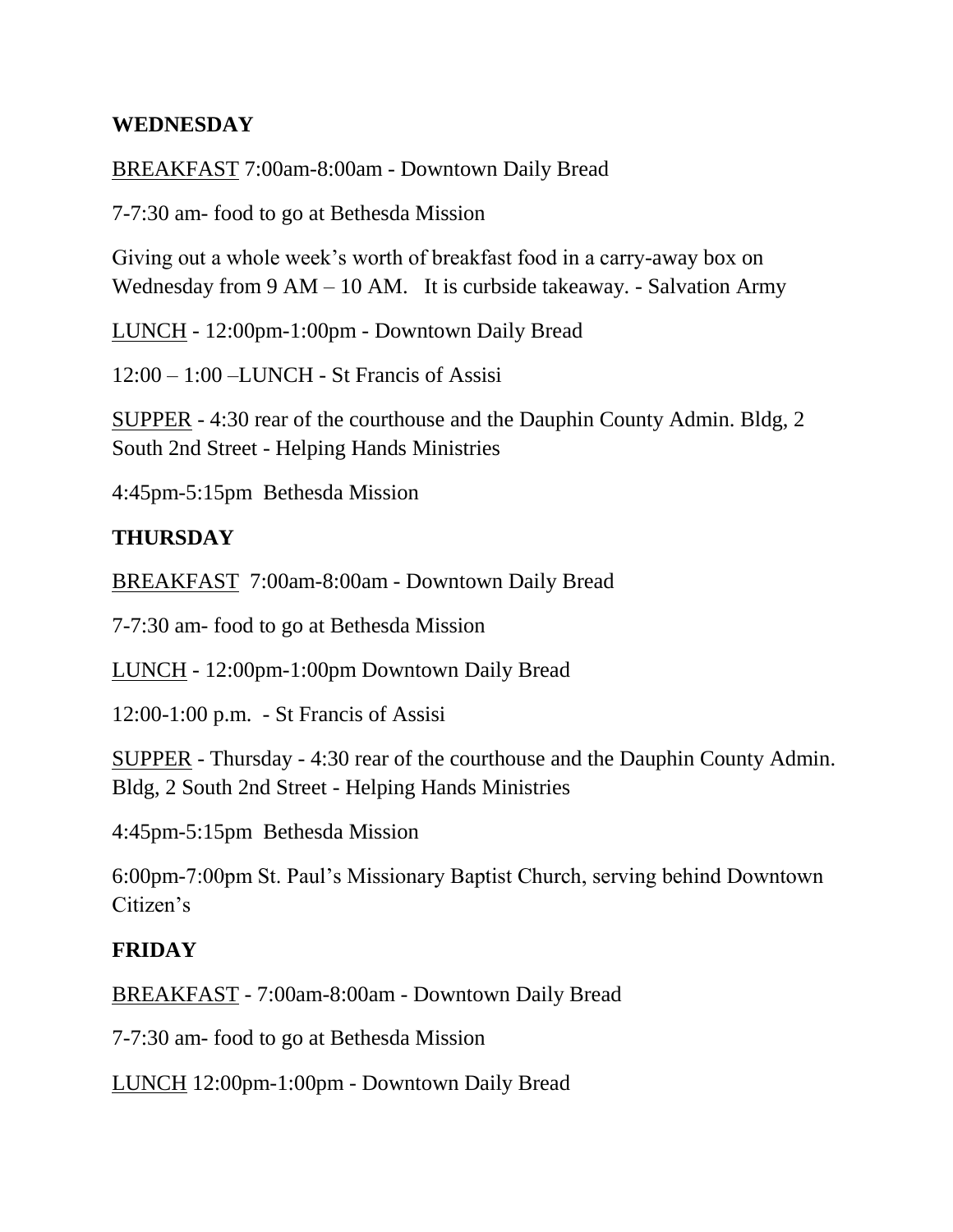12:00 – 1:00 St Francis of Assisi

#### SUPPER

4:30 rear of the courthouse and the Dauphin County Admin. Bldg, 2 South 2nd Street - Helping Hands Ministries

4:45pm-5:15pm Bethesda Mission

### **SATURDAY**

BREAKFAST 7:15are-8:15am Cathedral Parish of St. Patrick - Take out only on 7-7:30 am- food to go at Bethesda Mission

LUNCH 12:00pm-1:00pm - Downtown Daily Bread

SUPPER - 4:45pm-5:15pm Bethesda Mission

Isaiah 61 - Currently, not serving in Harrisburg in hopes that will help not spread from one community to another. Isaiah 61 currently doing Monday nights as a drive-through meal. We are also doing grocery distribution and clothing bank hours by appointment only.

### ADDRESS/CONTACT INFORMATION

Bethesda Mission

611 Reily Street, Harrisburg 717/257-4440

Cathedral Parish of St. Patrick

212 State Street, Harrisburg 717/232-2169 Handicapped Accessible

Downtown Daily Bread